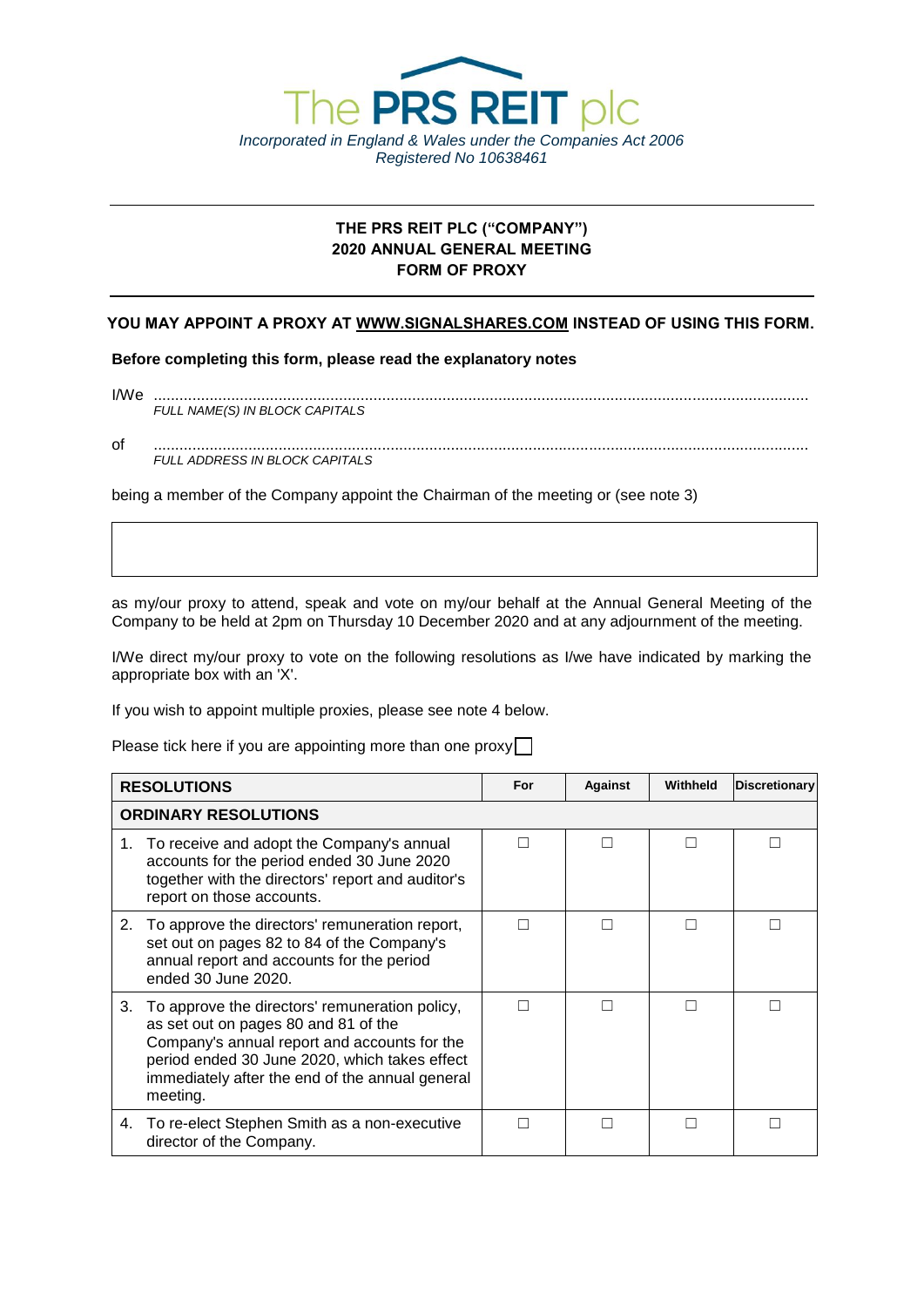| <b>RESOLUTIONS</b>                                                                                                                                                                                                                                                                                                                                                                                                                                                                                                                                                                                                                                                                                                                                                                                                                                                                                                                                                                                                                                                                                                                                                                                                                                        | For    | <b>Against</b> | Withheld | <b>Discretionary</b> |
|-----------------------------------------------------------------------------------------------------------------------------------------------------------------------------------------------------------------------------------------------------------------------------------------------------------------------------------------------------------------------------------------------------------------------------------------------------------------------------------------------------------------------------------------------------------------------------------------------------------------------------------------------------------------------------------------------------------------------------------------------------------------------------------------------------------------------------------------------------------------------------------------------------------------------------------------------------------------------------------------------------------------------------------------------------------------------------------------------------------------------------------------------------------------------------------------------------------------------------------------------------------|--------|----------------|----------|----------------------|
| To re-elect Steffan Francis as a non-executive<br>5.<br>director of the Company.                                                                                                                                                                                                                                                                                                                                                                                                                                                                                                                                                                                                                                                                                                                                                                                                                                                                                                                                                                                                                                                                                                                                                                          | $\Box$ | $\Box$         | $\Box$   | □                    |
| To re-elect Roderick MacRae as a non-<br>6.<br>executive director of the Company.                                                                                                                                                                                                                                                                                                                                                                                                                                                                                                                                                                                                                                                                                                                                                                                                                                                                                                                                                                                                                                                                                                                                                                         | $\Box$ | $\Box$         | $\Box$   | $\Box$               |
| 7 <sub>1</sub><br>To re-elect Jim Prower as a non-executive<br>director of the Company.                                                                                                                                                                                                                                                                                                                                                                                                                                                                                                                                                                                                                                                                                                                                                                                                                                                                                                                                                                                                                                                                                                                                                                   | $\Box$ | $\Box$         | □        | □                    |
| To reappoint RSM UK Audit LLP as the<br>8.<br>Company's auditor to hold office from the<br>conclusion of this meeting until the conclusion<br>of the next annual general meeting at which<br>accounts are laid before the Company.                                                                                                                                                                                                                                                                                                                                                                                                                                                                                                                                                                                                                                                                                                                                                                                                                                                                                                                                                                                                                        | $\Box$ | $\Box$         | □        | □                    |
| 9.<br>To authorise the audit committee of the<br>Company to determine the auditor's<br>remuneration.                                                                                                                                                                                                                                                                                                                                                                                                                                                                                                                                                                                                                                                                                                                                                                                                                                                                                                                                                                                                                                                                                                                                                      | $\Box$ | $\Box$         | $\Box$   | П                    |
| 10. To authorise the directors of the Company, in<br>accordance with section 551 of the Act, to be<br>generally and unconditionally authorised to<br>allot shares or grant rights to subscribe for or to<br>convert any security into shares up to an<br>aggregate nominal amount of £1,650,924<br>provided that this authority shall, unless<br>renewed, varied or revoked by the Company,<br>expire on the earlier of the conclusion of the<br>next annual general meeting of the Company<br>and 18 months after the passing of this<br>resolution, save that the Company may, before<br>such expiry, make offers or enter into<br>agreements which would or might require<br>shares to be allotted or rights to subscribe for<br>or to convert any security into shares to be<br>granted after this authority has expired.<br>Resolution 10 revokes and replaces all<br>unexercised authorities previously granted to<br>the directors of the Company in accordance<br>with section 551 of the Act to allot shares or<br>grant rights to subscribe for or to convert any<br>security into shares but without prejudice to<br>any allotment of shares or grant of rights<br>already made, offered or agreed to be made<br>pursuant to such authorities. | П      | $\Box$         | $\Box$   | П                    |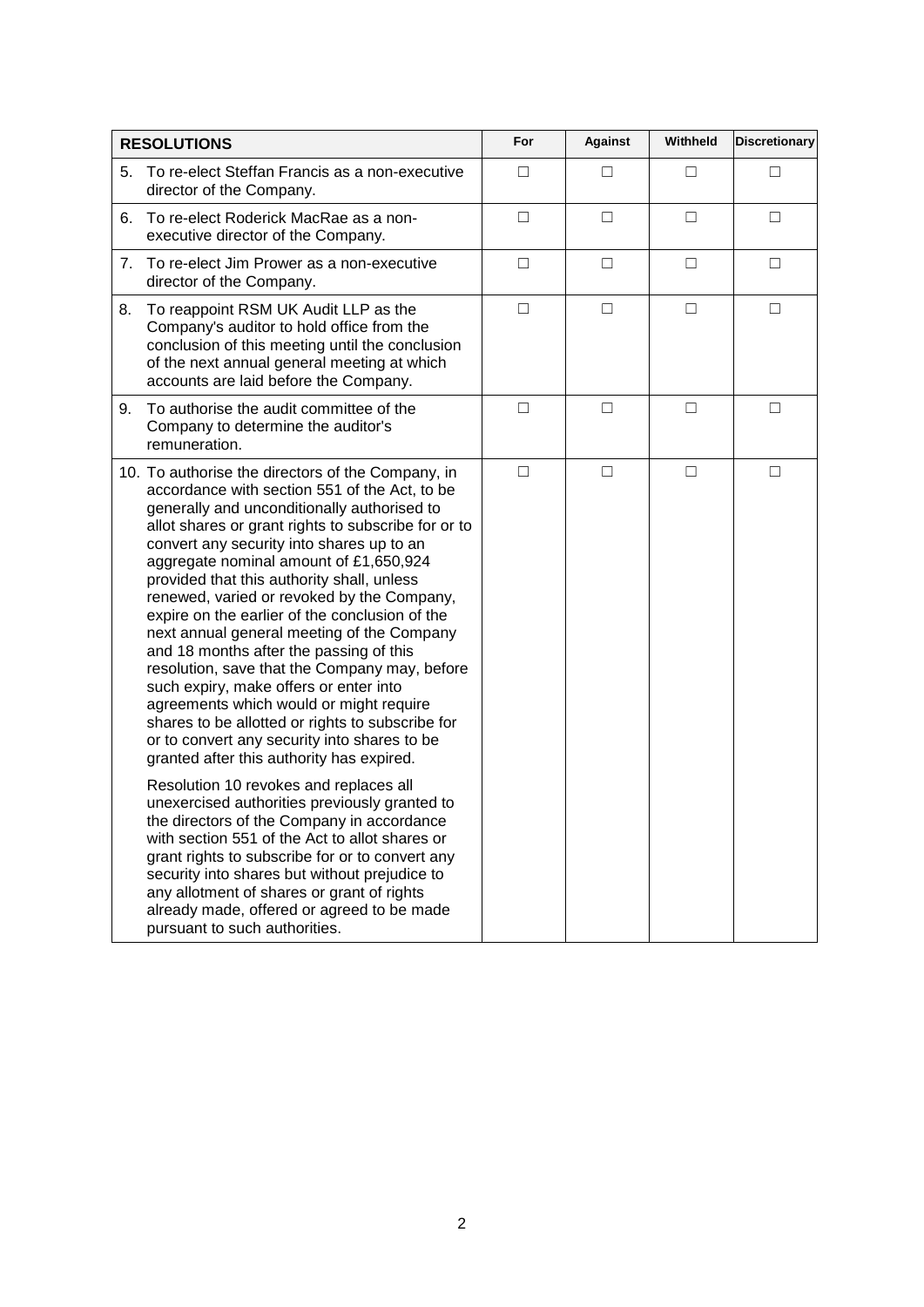| <b>RESOLUTIONS</b>                                                                                                                                                                                                                                                                                                                                                                                                                                                                                                                                                                                                                                                                                                                   | For    | <b>Against</b> | Withheld | <b>Discretionary</b> |
|--------------------------------------------------------------------------------------------------------------------------------------------------------------------------------------------------------------------------------------------------------------------------------------------------------------------------------------------------------------------------------------------------------------------------------------------------------------------------------------------------------------------------------------------------------------------------------------------------------------------------------------------------------------------------------------------------------------------------------------|--------|----------------|----------|----------------------|
| <b>SPECIAL RESOLUTIONS</b>                                                                                                                                                                                                                                                                                                                                                                                                                                                                                                                                                                                                                                                                                                           |        |                |          |                      |
| 11. To authorise the directors of the Company<br>(subject to the passing of resolution 10), to allot<br>shares or grant rights to subscribe for or to<br>convert any security into shares for cash under<br>the authority conferred by that resolution and/or<br>to sell ordinary shares held by the Company as<br>treasury shares as if section 561 of the Act did<br>not apply to any such allotment or sale,<br>provided that such authority shall be limited to<br>the allotment of shares or grant rights to<br>subscribe for or to convert any security into<br>shares or sale of treasury shares to any person<br>up to an aggregate nominal amount of<br>£495,278.                                                           | $\Box$ | $\Box$         | □        | □                    |
| The authority granted by this resolution shall,<br>unless renewed, varied or revoked by the<br>Company, expire on the earlier of the<br>conclusion of the next annual general meeting<br>of the Company and 18 months after the<br>passing of this resolution, save that the<br>Company may, before such expiry, make offers<br>or enter into agreements during the relevant<br>period which would or might require shares to<br>be allotted or rights to subscribe for or to<br>convert any security into shares to be granted<br>after this authority has expired.                                                                                                                                                                 |        |                |          |                      |
| 12. To authorise the directors of the Company<br>(subject to the passing of resolution 10 and in<br>addition to the authority granted in resolution<br>11), allot shares or grant rights to subscribe for<br>or to convert any security into shares for cash<br>under the authority conferred by that resolution<br>and/or to sell ordinary shares held by the<br>Company as treasury shares as if section 561<br>of the Act did not apply to any such allotment<br>or sale, provided that such authority shall be<br>limited to the allotment of shares or grant rights<br>to subscribe for or to convert any security into<br>shares or sale of treasury shares to any person<br>up to an aggregate nominal amount of<br>£495,278. | $\Box$ | $\Box$         | □        | □                    |
| The authority granted by this resolution shall,<br>unless renewed, varied or revoked by the<br>Company, expire on the conclusion of the next<br>annual general meeting of the Company or, if<br>earlier, 18 months after the passing of this<br>resolution, save that the Company may, before<br>such expiry, make offers or enter into<br>agreements during the relevant period which<br>would or might require shares to be allotted or<br>rights to subscribe for or to convert any security<br>into shares to be granted after this authority<br>has expired.                                                                                                                                                                    |        |                |          |                      |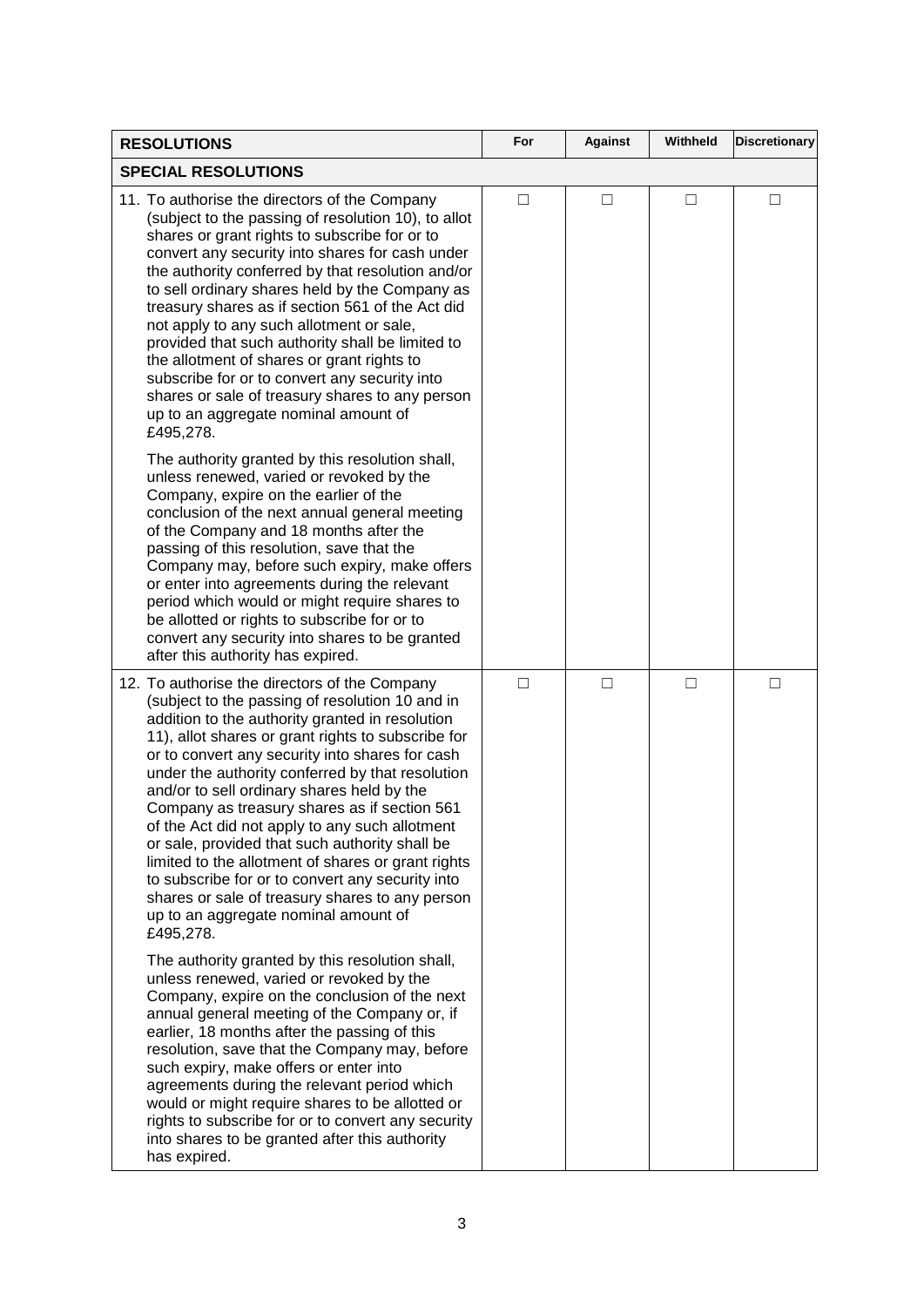| <b>RESOLUTIONS</b>                                                                                                                                                                                                                                                                                                                                                                                                                                | For    | Against | Withheld | <b>Discretionary</b> |
|---------------------------------------------------------------------------------------------------------------------------------------------------------------------------------------------------------------------------------------------------------------------------------------------------------------------------------------------------------------------------------------------------------------------------------------------------|--------|---------|----------|----------------------|
| 13. To authorise the Company generally and<br>unconditionally to make market purchases<br>(within the meaning of section 693(4) of the<br>Act) of ordinary shares of £0.01 each provided<br>that:                                                                                                                                                                                                                                                 | $\Box$ | $\Box$  | П        | □                    |
| (a) the maximum aggregate number of ordinary<br>shares that may be purchased is 14.99 per<br>cent of the issued ordinary share capital<br>immediately following the passing of this<br>resolution;                                                                                                                                                                                                                                                |        |         |          |                      |
| (b) the minimum price (excluding expenses) which<br>may be paid for each ordinary share is £0.01;                                                                                                                                                                                                                                                                                                                                                 |        |         |          |                      |
| (c) the maximum price (excluding expenses) which<br>may be paid for each ordinary share is the<br>higher of: (i) 5 per cent above the average of<br>the mid-market values of the ordinary shares<br>for the five business days before the purchase<br>is made; or (ii) the higher of the price of the last<br>independent trade and the highest current<br>independent bid for the ordinary shares; and                                           |        |         |          |                      |
| (d) the authority conferred will expire on the earlier<br>of the conclusion of the Company's next annual<br>general meeting and the date that is 18 months<br>after the passing of this resolution, save that<br>the Company may, before the expiry of the<br>authority granted by this resolution, enter into a<br>contract to purchase ordinary shares which will<br>or may be executed wholly or partly after the<br>expiry of such authority. |        |         |          |                      |

| <b>Signature(s) or Common Seal</b> | <b>Date</b> |
|------------------------------------|-------------|
|                                    |             |
|                                    |             |
|                                    |             |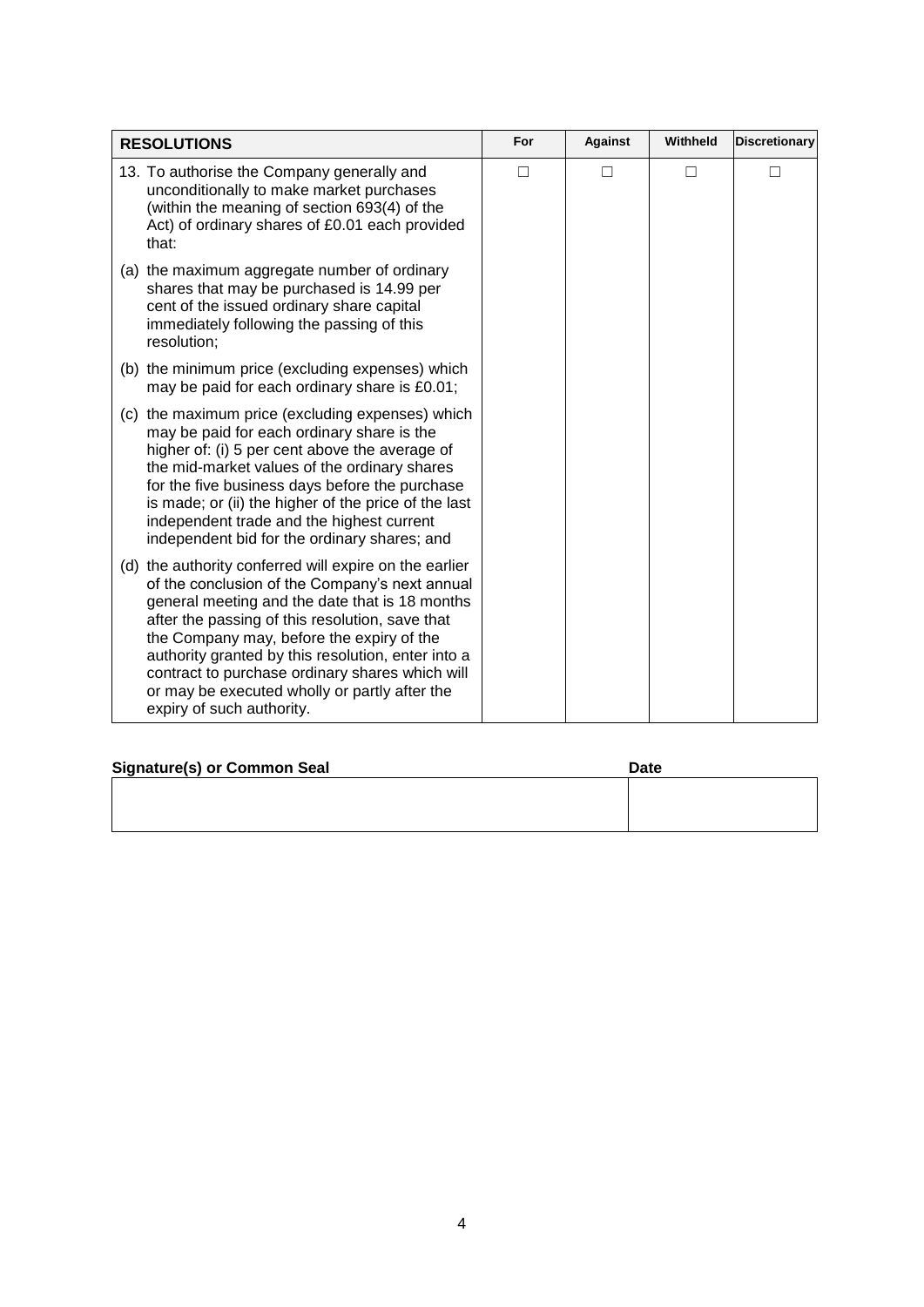# **NOTES**

*Notwithstanding the information contained in notes 1 to 12 below, the notes to the Notice of the Annual General Meeting and the rights of shareholders set out in the Act and the Company's Articles of Association, given the current government guidelines in respect of the coronavirus situation shareholders shall not be able to attend the Annual General Meeting in person this year and the Board's strong recommendation is that shareholders instead submit proxy votes appointing the Chairman of the Annual General Meeting as your proxy, rather than a named person who will not be permitted to attend the Annual General Meeting in person.* 

### **FORM OF PROXY**

1. As a member of the Company you are entitled to appoint a proxy or proxies to exercise all or any of your rights to attend, speak and vote at a general meeting of the Company. You can only appoint a proxy using the procedures set out in these notes. If the proxy is being appointed in relation to part of your holding only, please enter in the box next to the proxy's name the number of shares in relation to which they are authorised to act as your proxy. If this box is left blank they will be authorised in respect of your full voting entitlement. As noted, due to the current government guidelines in respect of the coronavirus situation, any proxy other than the Chairman of the Annual General Meeting, will not be permitted to attend the Annual General Meeting. As such, shareholders are strongly advised to appoint the Chairman of the Annual General Meeting as their proxy to ensure that their vote is counted.

# **APPOINTMENT**

- 2. A proxy does not need to be a member of the Company but must attend the meeting to represent you. If you wish to appoint a proxy other than the Chairman of the meeting, insert their full name in the box. If you leave this space blank, the Chairman of the meeting will be appointed your proxy. Where you appoint as your proxy someone other than the Chairman, you are responsible for ensuring that they attend the meeting and are aware of your voting intentions. If you wish your proxy to make any comments on your behalf, you will need to appoint someone other than the Chairman and give them the relevant instructions directly. As noted, due to the current government guidelines in respect of the coronavirus situation, any proxy other than the Chairman of the Annual General Meeting, will not be permitted to attend the Annual General Meeting. As such, shareholders are strongly advised to appoint the Chairman of the Annual General Meeting as their proxy to ensure that their vote is counted.
- 3. You may appoint more than one proxy provided each proxy is appointed to exercise rights attached to different shares. You may not appoint more than one proxy to exercise rights attached to any one share. Additional proxy forms may be obtained by contacting the Company's registrar or you may copy this form. If you are appointing more than one proxy, please indicate in the box next to the proxy holder's name the number of shares in relation to which they are authorised to act as your proxy and indicate by ticking the relevant box that the proxy appointment is one of multiple appointments being made. Multiple proxy appointments should be returned together in the same envelope.
- 4. In the case of joint holders, where more than one of the joint holders purports to appoint a proxy, only the appointment submitted by the most senior holder will be accepted. Seniority is determined by the order in which the names of the joint holders appear in the Company's register of members in respect of the joint holding (the first-named being the most senior).

### **VOTING DIRECTIONS**

5. To direct your proxy how to vote on the resolutions mark the appropriate box with an 'X'. To abstain from voting on a resolution, select the relevant "Vote withheld" box. A vote withheld is not a vote in law, which means that the vote will not be counted in the calculation of votes for or against the resolution. If you either select the "Discretionary" option or if no voting indication is given, your proxy will vote or abstain from voting at his or her discretion. Your proxy will vote (or abstain from voting) as he or she thinks fit in relation to any other matter which is put before the meeting, including a motion to adjourn.